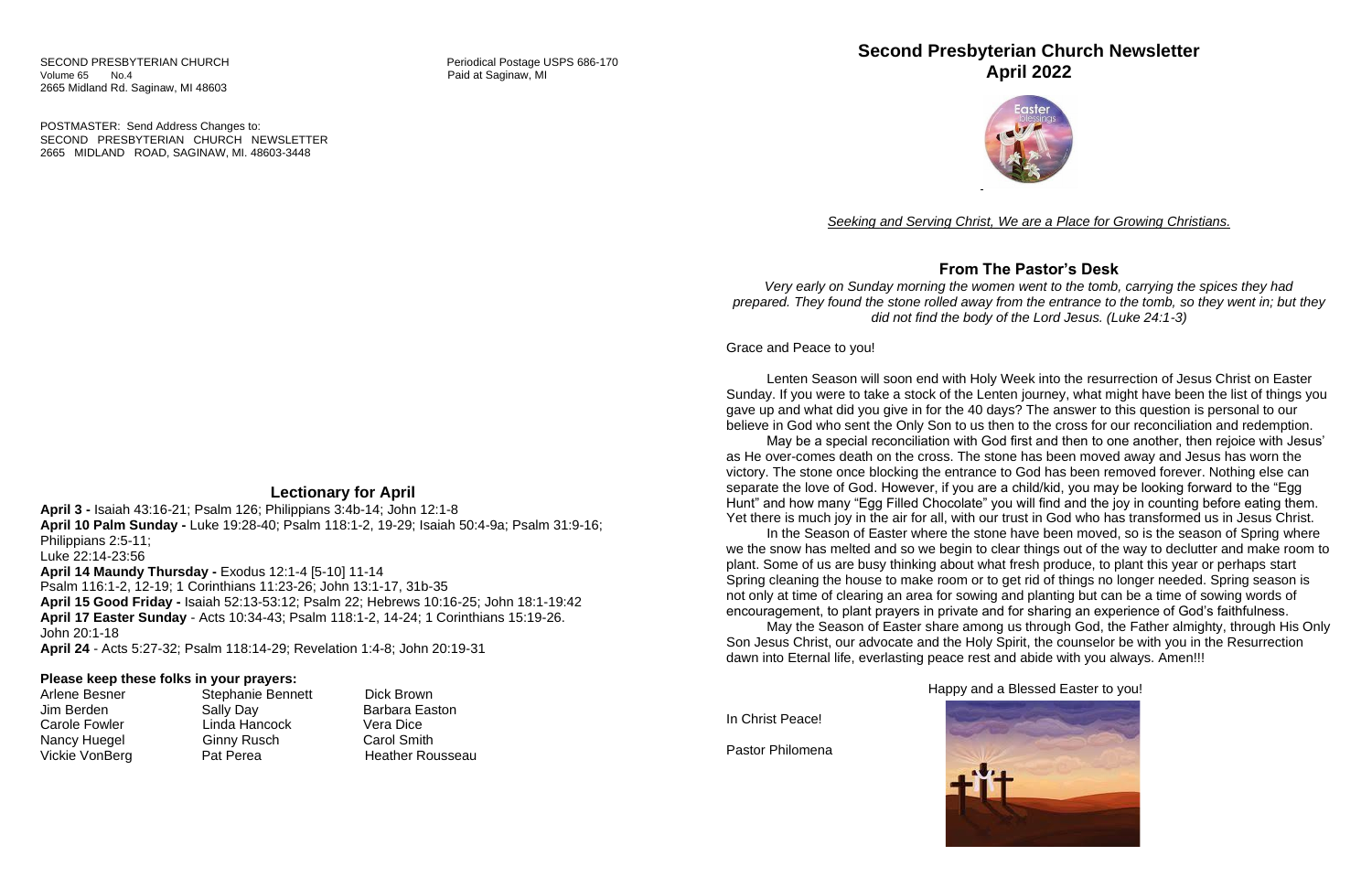#### **Wednesday Lenten Services**

During the Season of Lent, the weekly Wednesday Worship service will be in person and live streamed at 6:30 p.m. The focus is The Symbols of Lenten Journey. Below is the Weekly Words with Scriptures:

**Week 5-April 6"The Oil" Psalm 23 & Matthew 26:6-13 Week 6- April 13"The Coats, Towel, Thorns" Luke 19:29-40**



## **Palm Sunday**

On Palm Sunday, April 10 @ 9:00 a.m., the youth of our congregation will lead the worship service. There is special music planned also performed by some of the youth. Please join us as we begin this Holy Week.



## **Maundy Thursday Worship at 7:00pm**

Our Maundy Thursday worship will be a joint service with **First Presbyterian Church at their church 121 S. Hamilton Street @ 7:00 p.m.** The service will be both in person and streamed live on First Presbyterian Church's You-Tube channel.

## **Good Friday Worship**

The Good Friday Ecumenical services will be held on April 15, at First United Methodist Church, 4790 Gratiot at 12:00p.m.

## **Resurrection Prayer Vigil on Holy Saturday**

The prayer of the righteous is powerful and effective (James 5:16b). Please sign up to pray together non-stop around the hour from 10:00a.m.-2:00p.m. in the Sanctuary. **Green Sheet**: The green sheet enclosed is for you to write what you would like to bring to the Cross. Please drop it off in the offering box or mail to the church by April 10 – Palm Sunday.

## **Easter Sunday, April 17 - Worship at 9:00 a.m.**



We are excited to announce we have partnered with the Presbyterian Foundation for a new, easy to use, online giving tool! You can scan this QR code with your smart phone to set up online giving. You can also visit our website, [www.spcsaginaw.org,](http://www.spcsaginaw.org/) and click the "Give Now" button. You can use this for one time **GIVE NOW** giving, or to set up recurring giving! Thank you for your gifts to Second Presbyterian Church!



Come and worship with us on Easter Sunday! Our service of worship will be at 9:30am. There will be no Sunday school on Easter and children and youth are encouraged to worship with their family. We will also present the Confirmation Class of 2022. Isaiah Sova, Gannon Sova, Sofia Swope, and Yaw Poku. Please welcome them into the Second Presbyterian Church family.



SP The PNC continues to review the Pastor Information Forms. We have scheduled initial interviews via Zoom according to the candidate and PNC availabilities. Please continue to pray for the Second Presbyterian Church PNC as we continue our efforts to find the best Pastor for our church.

To keep the congregation abreast of the budget and financial needs of the church we will continue to update the congregation monthly in the church newsletter. We thank you for your commitment to the ministry and your ongoing support for the programs here at Second Presbyterian Church.

| <b>Financial Report</b><br>as of 02/28/2022 |            |  |  |  |
|---------------------------------------------|------------|--|--|--|
| Income                                      | 36,039.05  |  |  |  |
| <b>Expense</b>                              | 38,059.82  |  |  |  |
| <b>Deficit</b>                              | (2,020.77) |  |  |  |



Every generous act of giving, with every perfect gift, is from above. - James 1:17



#### **One Great Hour of Sharing**

We will receive the One Great Hour of Sharing Offering on Easter Sunday April 17. Millions of Christians join together through One Great Hour of Sharing to share God's love with people experiencing need. Your gifts will support ministries of disaster response, refugee assistance, resettlement, and community development.

#### **Online Giving**



## **PNC Update**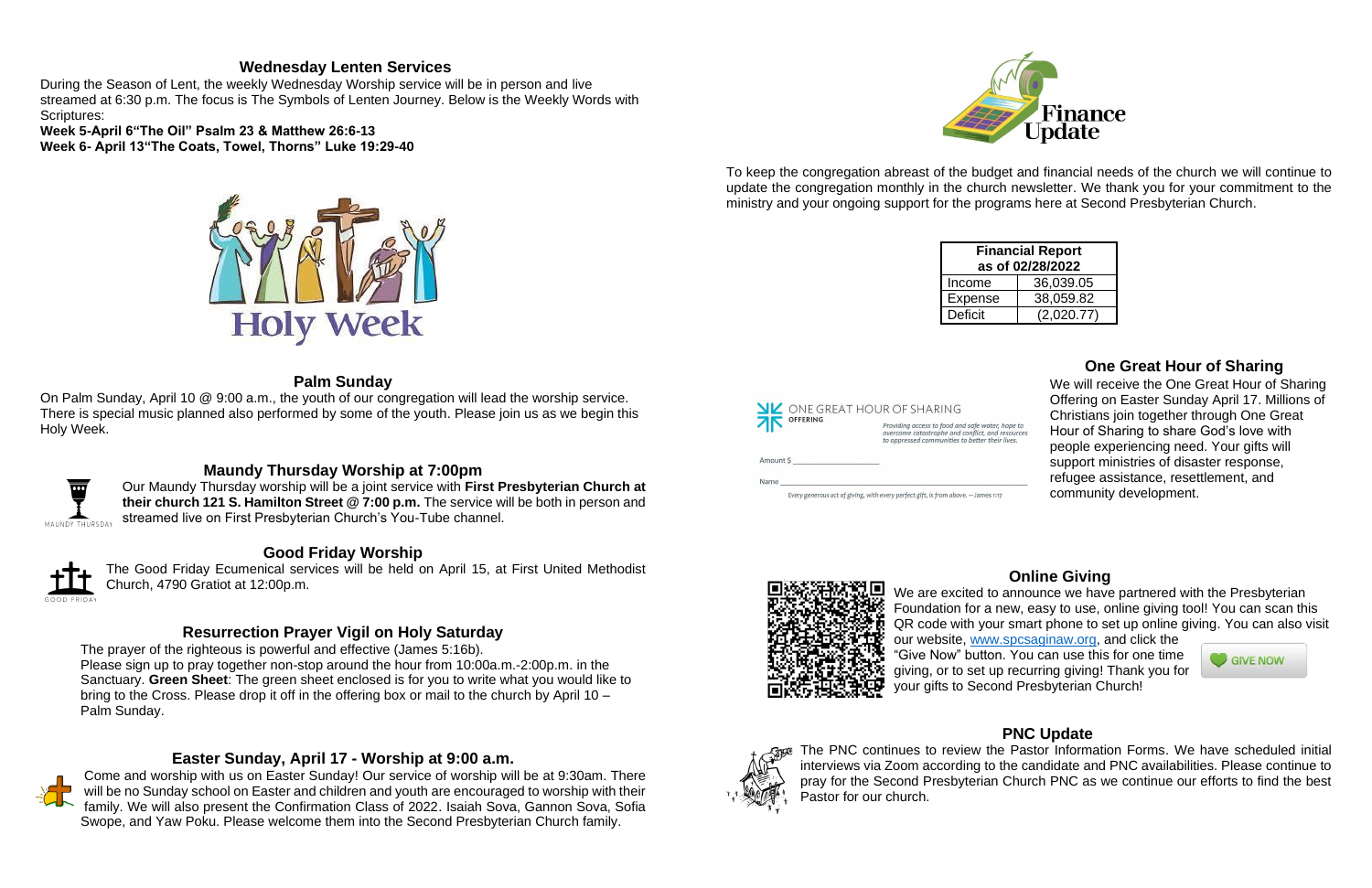## **Prayer Group**

You are invited to come to Prayer Group. We meet Thursday mornings at 8:30 in the library. We hope you can come to help us pray for those in need.



Fellowship

#### **Florence Gilmour Circle**

All women of the church are invited to join us on **Wednesday, April 13 at 9:30 a.m.** in the church library for fellowship and fun as we study chapter 3 of "The Bad Girls of the Bible".

#### **Busy Hands and Hearts**

"This is an update for 2022. The sewing group, along with other members of the congregation, have made and donated (66) hats, (14) scarves, (5) pair of mittens, (1) pair of socks to five schools and some hats went to The East Side Soup Kitchen and Rescue Mission. We have also donated (27) lap robes to three nursing homes. There



are various sweaters and blankets in the crib for The Baby Pantry, and two members of our church have received prayer blankets. Thanks to all of you who knit or crochet these items." We will begin to meet at the church again on **Monday, April 4 @ 1:00 p.m.** You do not have to sew or knit to join in.

#### **2 nd @ Second**

2nd @ Second will continue to meet on Sunday after worship with the continuation of "The Story of the Bible" one of the Great Courses of Religion and Theology by Professor Luke Timothy Johnson. Join us in the church library for a time of discussion after watching a short video, sharing and reflection. **We will not meet after worship on Easter Sunday.**

# Mission highlights

#### **"Go also the second mile" Matthew 5:41**

"Thanks to our awesome congregation at Second Presbyterian Church, we were able to collect a tremendous amount of personal care and hygiene items in the month of February. In total, we donated 11 full personal care totes as well as a considerable number of shampoos, soap, toothpaste, toothbrushes, and other needed items to the Saginaw Rescue Mission's Operation Hope and Care totes -- over 300 items in total!! Thank you!!"

Good news! Following updated CDC guidelines, your Session has voted to allow masking in the church to be optional, beginning Sunday, March 6. Saginaw County is in the category of risk which allows this now, but please be aware that unmasking is always contingent upon upgraded or downgraded guidelines. We will be looking forward to seeing your face this Sunday! (of course, if you feel more

The mission and stewardship focus for the month of April is the First Presbyterian Church Food Pantry. Donations of non-perishable food items as well as monetary donations **will be collected through April 24th.**



#### **Scholarship Applications**

"The family of the late Donna Schultz would like to celebrate what would have been her 100<sup>th</sup> Birthday With a donation to her church where she was a devoted member, volunteer and friend. She will always be misses and in our hearts forever." – William, Amelia, Sarah, Emily, Max, Teddy and Arthur.

The scholarship applications for interested students are available in the church office. There are 2 scholarships available to everyone, the Muriel Lakey scholarship and the Mary Ann Geiersbach scholarship, and a special scholarship available to anyone attending Alma College. Qualifications and guidelines will be attached to the application. **The due date for returning applications is April 10th** .





#### **Drive-Thru Fish Fry**

Mark your calendars for our second-ever drive-thru Fish Fry on **Friday, April 8, 2022, 4:30p.m. – 6:30 p.m.**! Please keep an eye on the church Facebook page so you can share the event!

We will need plenty of help to make this fish fry a success. Sign-up sheets are in the main hallway. Proceeds from the sale go to the Presbyterian Men's Group, which pays for many of the maintenance jobs around the church.

Please let one of the following individuals know if you are willing the help:

| Paul DeWyse    | (989) 284-7975   | pdewyse@aol.com           |
|----------------|------------------|---------------------------|
| Adam Engel     | $(989)$ 781-1218 | schmiel42@aol.com         |
| Alan Poplewski | (989) 928-7957   | alanpoplewski@hotmail.com |

Thank you for your support!

## **Music Notes**



Attention youth, strummers, pluckers, and instrumentalists! If you would be interested in offering your musical talents for our worship services, please contact music director Collin Whitfield at the following email address: [collin.whitfield@gmail.com.](mailto:collin.whitfield@gmail.com) As we seek to expand the variety of music for our services, we hope you will consider joining or rejoining to become a part of our music program!



comfortable wearing a mask, feel free to do so).

**Please notify the office if you have an address change. If we mail anything to the old address, we get charged for the returned mail with the address correction. If you do not wish to have the newsletter mailed, please let us know.**